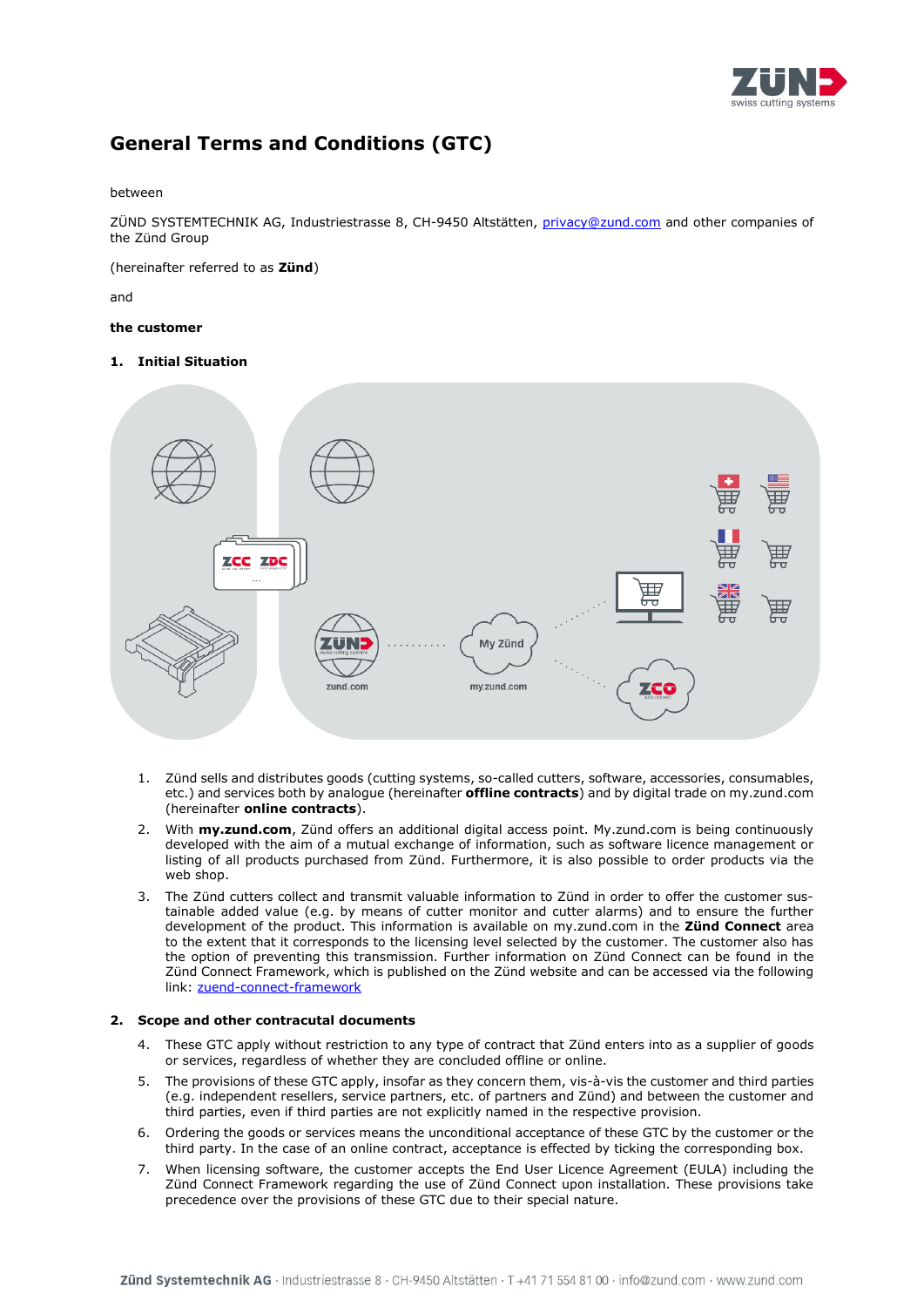

8. The use of information and personal data is governed by the Zünd Privacy Policy. The Zünd Privacy Policy is an integral and binding part of these GTC.

# **3. Formation of the contract**

# **A) Offers**

- 9. Only registered companies can be customers and contractual partners of Zünd.
- 10. Quotations or offers by Zünd are only binding if accepted by the customer immediately.
- 11. Details in price lists, on my.zund.com and in other sales channels and publications of Zünd are only binding if they are expressly assured in writing. Sales prices and/or products are subject to change without prior notice. Zünd may change the range of services or discontinue the provision of services at any time.

## **B) Content oft he contract**

12. The content of the contract is determined on the basis of Zünd's written order confirmation.

#### **C) Offline contracts**

13. The offline contract is concluded by written signed order confirmation from Zünd. If Zünd requires a counter-signature by the customer or the third party, the contract is only concluded with this. The customers signature must reach Zünd within three working days, otherwise the delivery date may be delayed.

#### **D) Online contracts**

14. The online contract is concluded by written order confirmation from Zünd. The customer is obliged to provide complete and correct information required during the order process.

## **4. Prices and payments**

## **A) Prices**

15. Unless expressly agreed otherwise, all prices of Zünd are net ex works. All other ancillary costs, namely those for packaging, delivery, freight, insurance, export and import costs, value added tax and other taxes, fees, levies, customs duties and certifications shall be borne by the customer.

#### **B) Currency**

16. The customer shall fulfil its payments in the currency specified in the written order confirmation or, if nothing is specified therein, on my.zund.com.

## **C) Terms of payment**

- 17. The terms of payment stated in the written order confirmation or, if nothing is mentioned there, the terms of payment stated on my.zund.com shall apply in each case. If the customer fails to pay, Zünd reserves the right to discontinue or not to provide its services.
- 18. In the case of orders for payment in advance, the customer shall pay for the goods in advance without deduction of discounts, charges, taxes and fees. If the advance payment is not made within 14 days (receipt of payment) after the order by the customer, the order shall lapse and the corresponding data shall be deleted.

#### **5. Reservation of ownership**

- 19. The delivered goods remain the property of Zünd until payment in full, including all ancillary claims. Zünd is entitled to have the reservation of ownership registered.
- 20. If the goods are seized by a third party or if there is any other interference with Zünd's property rights, the customer must notify Zünd immediately.
- 21. In the event of resale, the proceeds obtained are deemed to have been assigned to Zünd in advance, without prejudice to further claims of Zünd.

#### **6. Delivery**

#### **A) General terms of delivery**

- 22. The delivery period may vary due to the place of delivery and the type of delivery. Any exceeding of agreed delivery periods shall not give rise to any claim for compensation or reimbursement of any damage resulting from delayed delivery. Delays in delivery do not entitle the customer to withdraw from the contract.
- 23. The delivery period begins with the date of the definitive and complete order confirmation. If Zünd agrees to subsequent changes to the delivery, the delivery period shall start again.
- 24. In the absence of any other express agreement, Zünd shall determine the mode of shipment and the carrier. The customer confirms that she agrees with the choice of carrier and is informed accordingly. The current forwarding agents with whom Zünd works are carefully selected, instructed and checked. The customer is obliged to inform Zünd in good time of any questions or requests regarding shipping.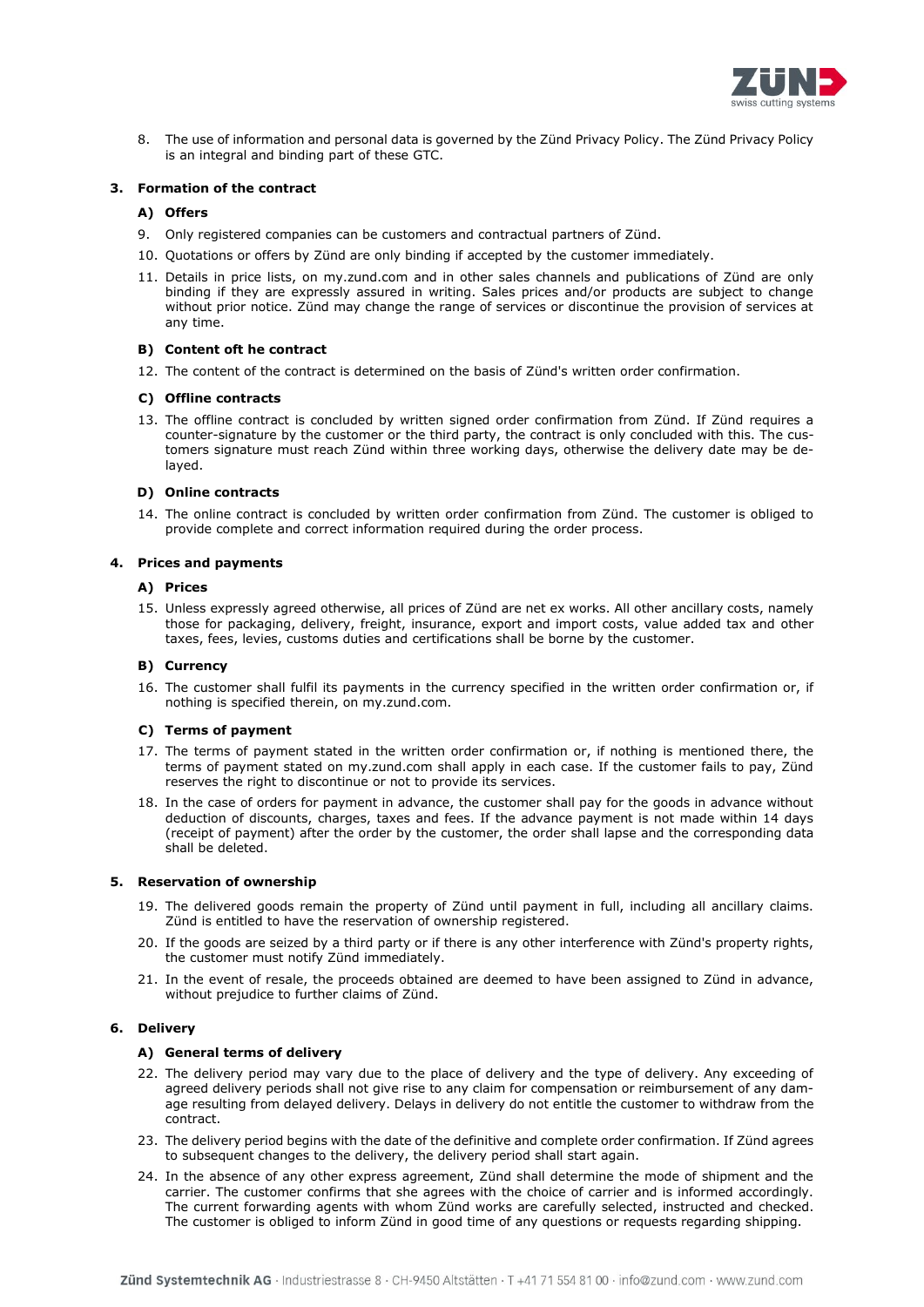

## **B) Offline contracts**

- 25. For offline contracts, the delivery periods and delivery conditions listed in the written order confirmation shall apply in each case.
- 26. The customer undertakes to accept the products within the delivery period.
- 27. All consignments travel for the account and at the risk of the customer or the third party. To the extent permitted by law, Zünd excludes all liability for damage arising in connection with the transport of the goods, even if the damage is caused by auxiliary persons. Zünd accepts no liability for accidents that occur during the loading or unloading of Zünd products or in connection with auxiliary equipment such as belts, ropes, binding wires, etc. Zünd accepts no liability for accidents that occur during the loading or unloading of Zünd products.

## **C) Online contracts**

28. Delivery shall be made on the basis of "Carriage and Insurance Paid to (CIP) / Freight Paid Insured", in accordance with the INCOTERMS in force at the time of the formation of the contract, to the agreed destination in accordance with the information provided by the customer.

## **7. Force majeure**

- 29. Force majeure shall be deemed to exist, among other things, in the event of natural hazards (e.g. floods, storms, fire), the occurrence of unforeseen events in manufacturing or distribution or difficulties and delays in transport, traffic interruptions and technical disruptions as well as interruptions in communication networks and failure of IT infrastructures, etc.
- 30. Zünd shall inform the customer as soon as possible in the event of impending delivery failures due to force majeure.
- 31. Neither party shall be liable to the other party for the non-performance or delay of its obligations in the event of force majeure. If an interruption is caused by force majeure, the relevant contractual periods shall be extended by the period corresponding to the period of the interruption.
- 32. Zünd reserves the right to release itself from the delivery obligation in the event of force majeure. In this case, Zünd will inform the customer as soon as possible by suitable means and refund any advance payments already made. The customer waives the right to assert further claims.

## **8. Quality and liability**

## **A) Risks and limitations**

- 33. All risks associated with the use of the goods shall be borne by the customer or the user.
- 34. The customer may install, repair and maintain the goods to the extent described in the operating instructions. Anything beyond this may only be installed, repaired and maintained by specialists who have been trained or authorised by Zünd. Installations, repairs and maintenance by unauthorised third parties or by third parties are excluded from the guarantee, warranty and liability. If this requirement is disregarded, the guarantee expires immediately without reservation.
- 35. Any information from the website, my.zund.com or other sales channels of Zünd, in particular in connection with the goods, the use and/or intended use of the goods, has been compiled with great care. Should the information provided on the website or my.zund.com nevertheless be inaccurate or incorrect, no claims can be made against Zünd as a result. All claims in connection with representations, offers, guarantees and/or warranties, irrespective of whether these arise expressly or implicitly from the information in the web shop or other sales channels, including fitness for purpose, marketability, further claims and third-party rights, are hereby expressly excluded.
- 36. Under no circumstances may third parties assert guarantees, assurances and liability claims against Zünd in connection with orders placed by the customer, have them assigned to them and/or derive claims from them.
- 37. The client declares having been adequately informed about the risks that may arise in connection with the contract and confirms having taken them into account.

#### **B) Obligation to inspect and notify**

- 38. The goods must be inspected by the customer or the recipient immediately upon receipt, in particular to ensure that the delivery is complete and that the goods are not damaged (free from material and processing defects).
- 39. If the inspection is not carried out or if Zünd is not notified in writing within 10 days of receipt of the delivery, or in the case of hidden defects immediately after their discovery, of any defects for which Zünd is liable, any warranty obligation on the part of Zünd is excluded.
- 40. Any warranty claims shall become statute-barred one year after delivery to the customer, even if the defects were not discovered until later.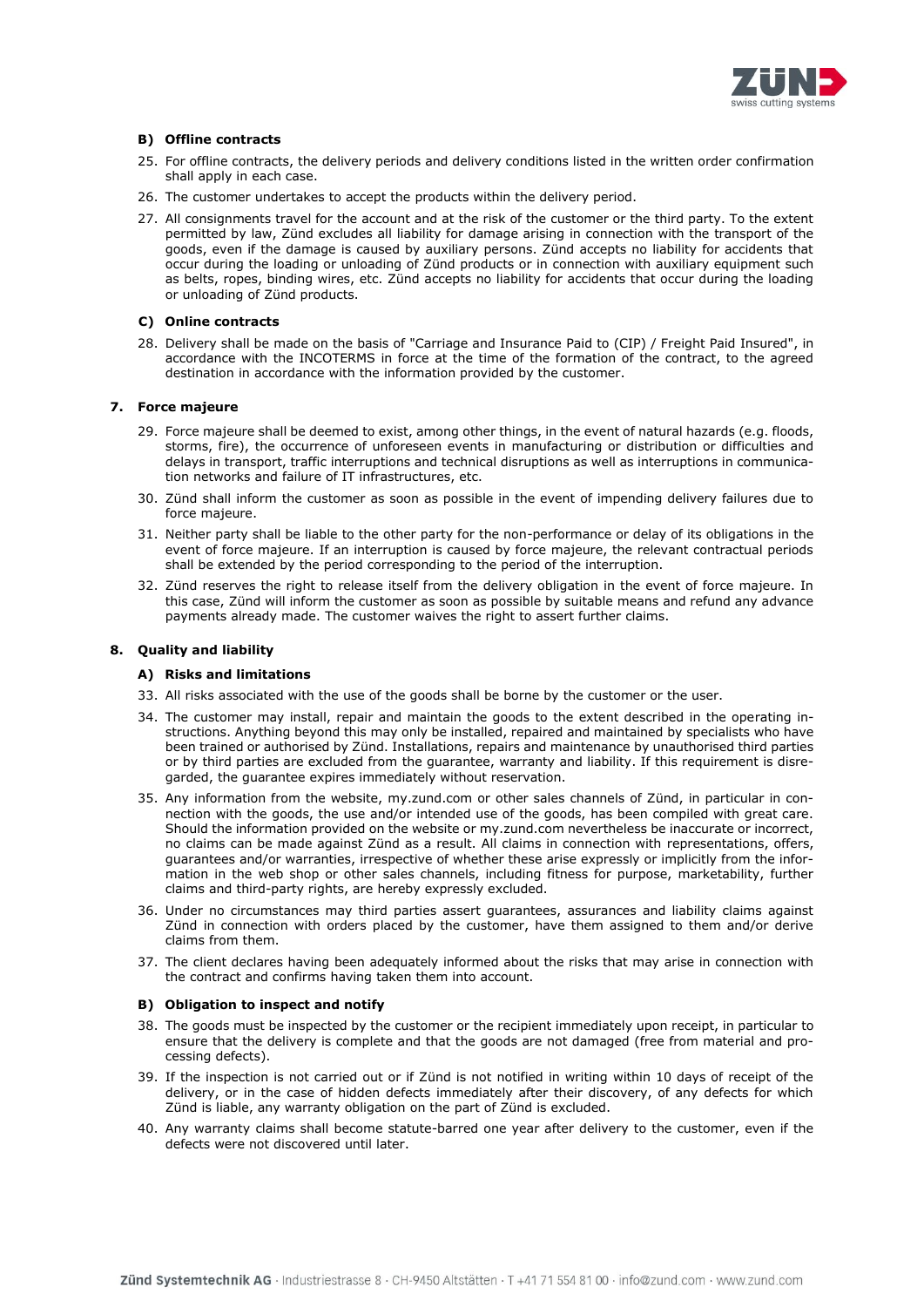

## **C) Warranty conditions for machines**

- 41. Zünd sends the customer a separate document regarding the warranty conditions (warranty periods, warranty restrictions, etc.) concerning machines. This warranty begins on the date of installation and comes into effect after the customer has completed and signed the aforementioned document and returned it to Zünd.
- 42. If the aforementioned document is in force for the contractual relationship between Zünd and the customer, the provisions therein shall take precedence due to speciality. The provisions of these GTC apply in addition. If the document is not completed and signed and returned to Zünd, the provisions of these GTC apply.

## **D) Liability, warranty and guarantee**

- 43. Zünd shall provide its services carefully and professionally within the framework of its operational resources and the foreseeable requirements, insofar as Zünd is not prevented from doing so by circumstances for which it is not responsible.
- 44. In the event of breaches of its contractual obligations, Zünd shall be liable to the customer without limitation for direct and proven damage caused by Zünd through unlawful intent or gross negligence. Liability for slight negligence as well as indirect, consequential or incidental damages is expressly excluded.
- 45. Zünd shall in particular not be liable in the event of improper use and storage, faulty processing or assembly by the customer or third parties, natural wear and tear, excessive stress and the like.
- 46. Zünd's liability, warranty and guarantees are limited exclusively to manufacturing and material defects and include the free replacement or, at Zünd's discretion, the free repair of the product or components of the product which Zünd recognises as defective. Additional costs for express and courier shipments shall be borne by the customer. Replaced goods become the property of Zünd and must be returned to it immediately.
- 47. All further warranty claims (including warranty of title) of the customer are expressly excluded to the extent legally possible and permissible. The customer also has no further rights to cancellation, reduction or compensation for the damage caused by a defective delivery.

## **9. Intangible rights**

48. All intellectual property rights, in particular (but not exclusively) patent rights, electronic and/or physical data, copyrights, in connection with, among other things, order data, product specifications, web shop content and the like are the exclusive property of Zünd. The customer is not entitled to use any intangible rights without the express written consent of Zünd.

## **10. Information and data protection, confidentiality**

- 49. The parties undertake to maintain secrecy with regard to information and data that is neither public knowledge nor generally accessible, unless expressly agreed otherwise. This obligation shall also be imposed on included third parties. In case of doubt, facts and data shall be treated confidentially. The duty of confidentiality already exists before the conclusion of the contract and also after the termination of the contractual relationship or after the performance of the agreed services. Statutory duties of clarification and information remain reserved.
- 50. Zünd may retain the contact information provided by the customer to Zünd and contact her about it. Zünd may use the information provided by the customer for:
	- a. Improvements to the homepage and services of Zünd,
	- b. Follow-up and queries as part of the customer satisfaction assessment; and
	- c. Contact via e-mail for advertising, marketing and information purposes
- 51. Zünd ensures the protection of the customer's information and data in accordance with the legal system, in particular in accordance with the applicable data protection laws. The use of information and personal data is regulated in the Zünd Group Privacy Policy. The customer confirms that he is appropriately informed about and agrees to the protection of information and data.
- 52. The retention of information and data (e.g. contracts) is the responsibility of the client.

#### **11. Further obligations of the customer**

- 53. The customer undertakes to provide in good time all information necessary for the performance of the contract and to create and maintain in its environment all operational, personnel, organisational, technical and other conditions necessary for the performance of the services by Zünd, so that Zünd can provide the services on time.
- 54. Delays and additional expenses incurred by Zünd as a result of late and incorrect fulfilment of the client's duties of preparation and cooperation is entirely at the expense of the client.
- 55. The customer undertakes to obtain any necessary consent from its employees, subcontractors and third parties which is required for the performance of the contract by Zünd (e.g. for contacting or using Zünd Connect).